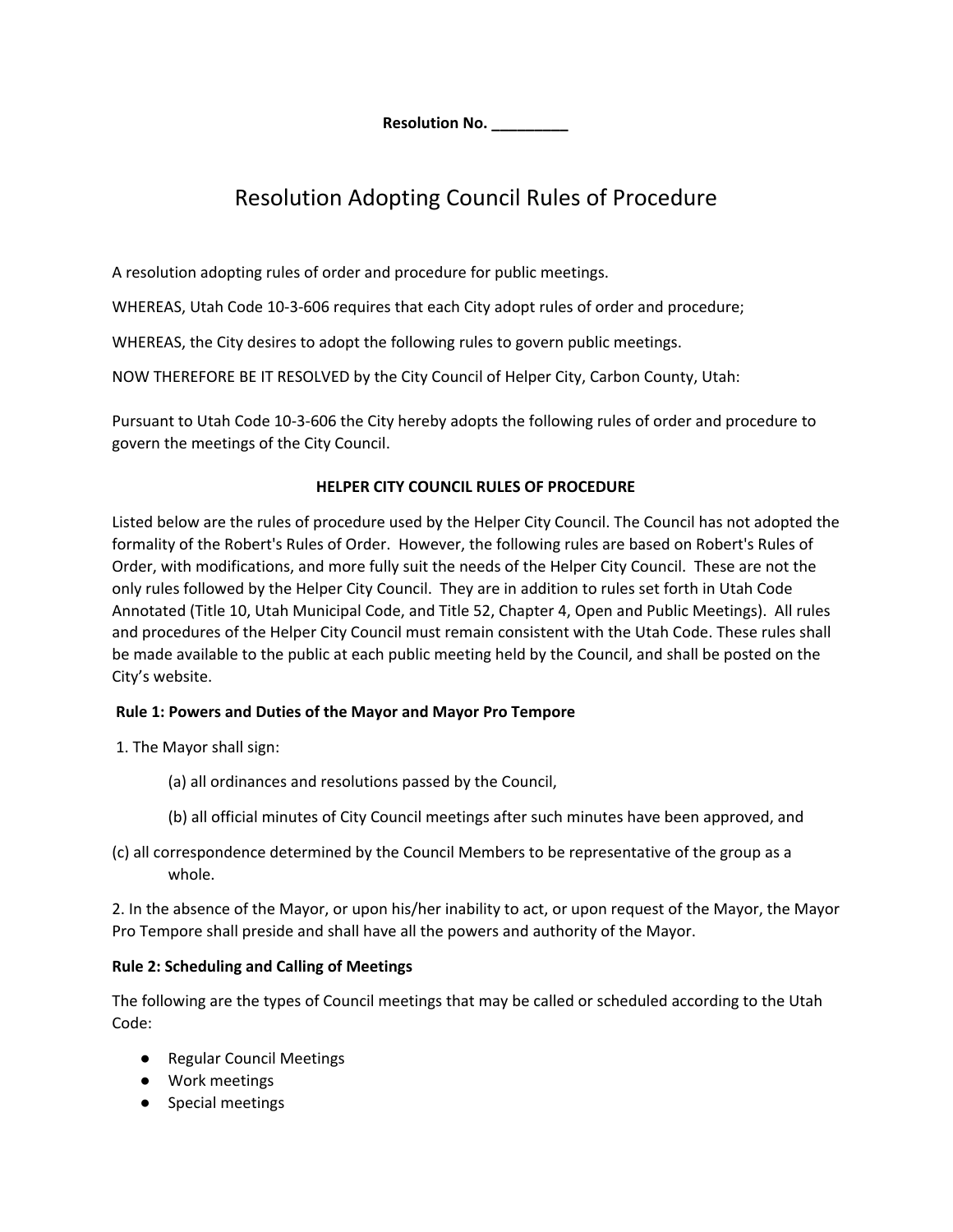- Emergency Meetings
- Closed Meetings
- Public Hearings

1. At least once each year the City Council shall give public notice of its annual meeting schedule as required by Utah Code Annotated 52-4-202(2)(a), 1953, as amended.

2. The City Council will meet in one regularly scheduled meeting per month, the first Thursday of the month unless otherwise calendared. A Notice/Agenda for such meetings will be noticed in compliance with state law.

3. The Mayor may schedule one or more "work" meeting of the Council each month, as needed. A Notice/Agenda for such "work" meetings will be "posted" at least 24 hours prior to the time of such meeting.

4. Any two (2) members of the Council or the Mayor may "order" a special meeting of the Council if the business of the City requires it. The order will be entered in the minutes of the City Council and shall provide at least three (3) hours' notice, which notice shall be served by the Recorder on each Council Member who did not sign the order by delivering the notice personally or by leaving it at the Council Member's usual place of abode. Sec. 10-3-502, U.C.A. 1953, as amended). Notice of the meeting may also be conveyed by a telephone conversation or voice mail, if personal delivery is not accomplished. All other notice and voting requirements shall be as required by the Utah Open and Public Meetings Act.

5. Any one (1) member of the Council may call an Emergency Meeting for "matters of an emergency or urgent matter." An attempt will be made to notify all Council Members of such meeting (as required by Sec.52-4-202(5) U.C.A. 1953, amended) and the best notice practicable shall be given (as required by Sec. 52-4-202(5) U.C.A. 1953, as amended). A majority of Council Members must vote in the affirmative to hold the meeting. (Sec. 52-4-202(5) U.C.A. 1953, as amended).

6. In certain circumstances, the Council may deem it advisable to take certain matters under discussion at a noticed meeting into a Closed Meeting with only the Council Members and City staff personnel essential to the meeting present. Such meeting may be held upon the affirmative vote of 2/3 of the Council Members present at such meeting. (See Rule 7, number 6 for more information about Closed Meetings).

7. A public hearing on Council business generally is a part of a regularly scheduled and noticed Council meeting. (See Rule 7, number 5 for more information about public hearings).

8. In compliance with this Rule, the Council may permit one or more Council Members located in a remote location to participate in a Council meeting by way of electronic communication.

9. Notice of the intent to permit a remotely situated Council Member to participate in a Council meeting electronically will be made in accordance with the Open and Public Meetings Act ("the Act"). The notice will describe how the remotely situated Council Member will be connected to the Council meeting. In addition to meeting all other requirements of the Act, the notice shall be posted at the anchor location and distributed to members of the City Council within two (2) hours in advance of the meeting.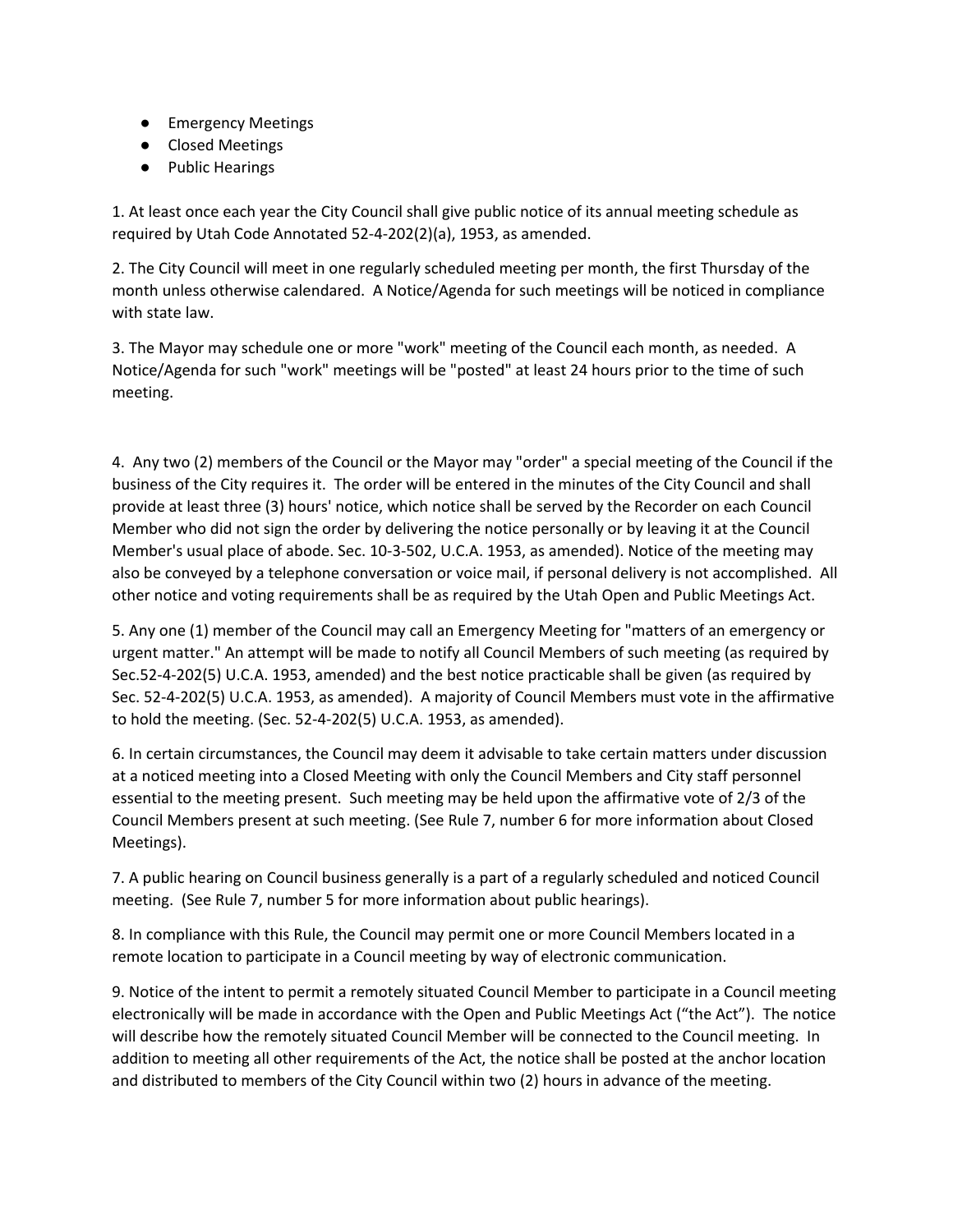#### **Rule 3. Work Meetings**

1. The Council may, at the call of any two Council Members or the Mayor, sit in a work meeting for the purpose of further discussion or study of items already before the Council for action or for the purpose of discussing items of Council business. The Mayor, or a Council Member designated by the Chair, shall conduct such meetings.

2. Notice of work meetings shall be in conformance with the Utah Open and Public Meetings Act and the agenda for such meetings shall be posted by the City Recorder. Only those items listed on the posted agenda will be discussed at a work meeting. All work meetings of the Council shall be open.

3. After discussion, items will be referred to a future regular Council meeting to be considered for final resolution.

4. No action will be taken at a work meeting on items discussed during that meeting.

5. Work meetings may be used for the purpose of special presentations, such as instructions on emergency preparedness, introduction to and discussion about pending or expected Council meeting agenda items, reports from elected officials, etc. Work meetings also will be used to discuss Council procedures.

6. During a work meeting the Council Members and the Mayor may sit around a conference table, rather than at the podium, to provide a more informal atmosphere and to allow a freer exchange of ideas.

# **Rule 4: Minutes of the Council - Recordings**

1. The City Recorder shall keep the minutes of the proceedings of all open City Council meetings or any meeting during which official action of the Council is taken.

2. Within thirty days of the open meeting, the City Recorder shall present the draft minutes to the Council for final approval by the Council at the following Council meeting. The Council shall approve, amend or reject the minutes at its next meeting. Draft minutes are public records, and must be clearly designated as "draft" minutes on any copy provided to the public. Draft meeting minutes should be posted on City website within fifteen days and made available upon public request in paper.

3. Except for closed meetings to exclusively discuss the character, professional competence, or physical or mental health of an individual, or for discussion regarding deployment of security personnel, devices, or systems (see UCA 52-4-206(1) and (6)), upon request by any Council Member, the City Recorder may also keep minutes of closed meetings. Minutes and recordings of closed meetings shall be designated as protected records, pursuant to the Utah Government Records Access and Management Act.

4. The minutes of all meetings will include the time and date, the names of those speaking, reflect the essence of the proceedings and the perceived intent of the person speaking and will not necessarily be a verbatim transcript. Where necessary, as determined by the Council to accurately reflect the proceedings, a specific and/or verbatim transcript of the proceedings will be included in the minutes. If a Council Member, the Mayor, a citizen or any other person wishes something to be entered verbatim into the minutes, a written copy of such entry will be provided to the City Recorder. Minutes may not be amended to include information which was not a part of the meeting.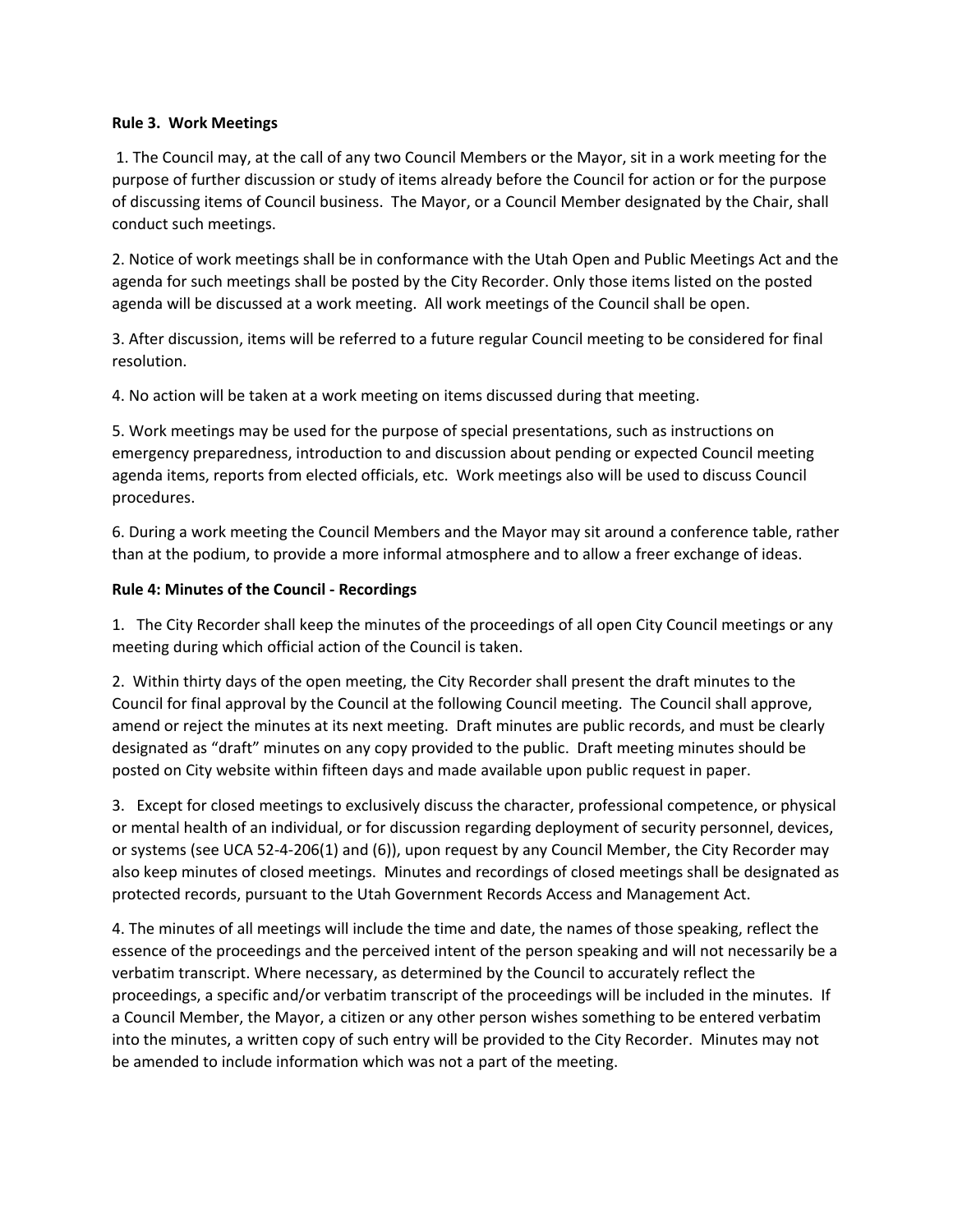5. The City Recorder shall make and keep an audio or audio-visual recording of all meetings, unless excepted pursuant to state law. The recording shall be made and kept in a format conducive to long-term storage. Recordings of open meetings shall be available to the public for inspection within three (3) business days of the Council hearing.

## **Rule 5: Order of Business and Organization of Council Agenda**

The Council will consider business in the following order:

## **A. Opening Ceremonies**:

- 1. Welcome
- 2. Pledge of Allegiance

The Mayor will strike the gavel, call the meeting to order promptly at Six PM, welcoming those in attendance. The next order of business is to ask the audience to rise for the Pledge of Allegiance and lead the Pledge.

# **B. Special Recognition**

Occasionally, ceremonial tasks are performed at the beginning of the Council meeting. Normally, such items do not require a motion and very seldom require discussion.

# **C. Approval of Minutes**

The next agenda item is approval of the Minutes of preceding meeting(s). The Mayor will ask if there are any changes or corrections. When changes and corrections have been made, the Mayor will ask for a motion and second to adopt the minutes as corrected, and a voice vote will be taken. Once the minutes have been adopted, no alterations can be made and they are the official record of the meeting.

# **D. Citizen Information/Request for Action**

Time shall be made available for anyone in the audience to address the Council and/or Mayor concerning matters pertaining to City business. In order to speak, a citizen will need to request to be present on the agenda. To do so they should email, call or speak to the City Recorder at City Hall a minimum of three days prior to the scheduled Council meeting. They should include in their request if they are sharing information, registering a complaint or requesting a motion by Council. Supporting details are beneficial to ensure a meaningful discussion during the course of the Council meeting. During the Council meeting the following rules will apply:

- (1) When a member of the audience addresses the Council and/or Mayor, he or she will come to the podium and state his or her name and address.
- (2) Citizens will be asked to limit their remarks/questions to five (5) minutes each.
- (3) In meetings during which numerous individuals wish to comment, the time for all citizen comments may be limited to three (3) minutes or less each, at the discretion of the Mayor.
- (4) The Mayor shall have discretion as to who will respond to a comment/question.
- (5) In all cases the criteria for response will be that comments/questions must be pertinent to City business, that there are no argumentative questions and no personal attacks.
- (6) Some comments/questions may have to wait for a response until the next regular Council meeting, or may be referred to the Mayor's office to receive information from or input by staff.
- (7) The Mayor will inform a citizen when he or she has used the allotted time.
- (8) Comments must be civil and conform to the same rules as all other public comments.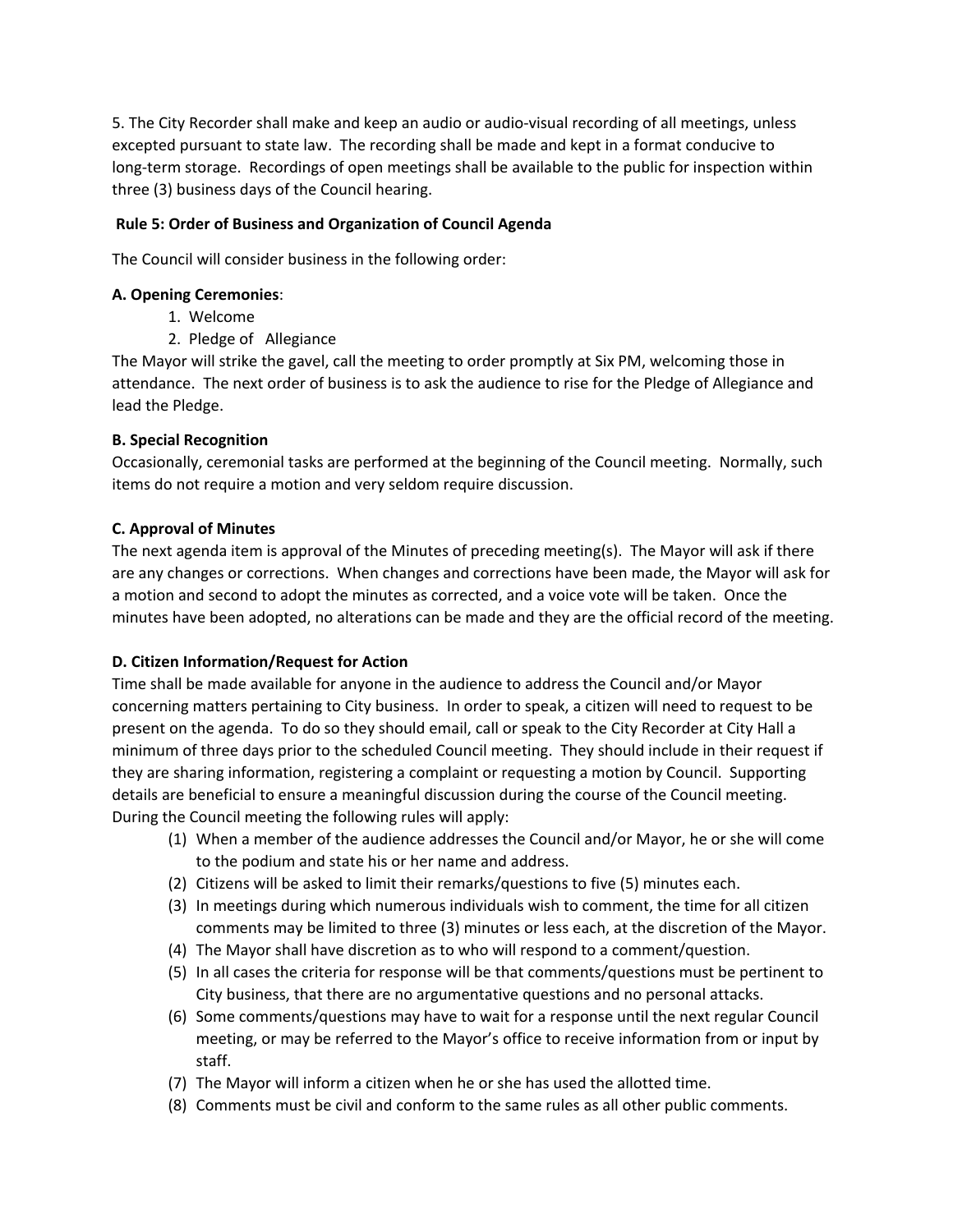(9) All exchanges will be conducted in a respectful manner. The Mayor may strike the gavel to restore decorum and order to the meeting as he/she deems necessary.

# **E. Council Member Reports**

Council Members will be asked to individually report on their assigned responsibilities. Special focus should be upcoming activities, information and any necessary motions regarding the assigned areas they represent.

# **F. Action Items**

The Mayor will ask for a motion on any items listed under this section of the Agenda after discussion, as needed, has concluded. A motion, second and vote will be called for the adoption of items remaining on the action item list.

# **G. Public Hearings**

A public hearing generally is a part of a regularly scheduled and noticed Council meeting.

Public Hearings shall consist of those items for which the Council would like to receive public input. Such hearings shall include, but not be limited to, those requiring legal advertisement under State of Utah law.

When a public hearing is held, a member of the Council having knowledge about the issue will first present information on the issue and answer questions. Then, all parties interested in addressing the issue are invited to speak before any discussion is held by the Council and before motions are made. Each individual who speaks will state his or her name and address before proceeding.

After all individuals have spoken, the Mayor will close the public hearing. The City Council then proceeds with its discussion on the matter. When discussion by the Council is finished, a motion is made and seconded concerning the item. The Council will vote to (a) table action until a future specified meeting date, (b) take it to a work meeting for further discussion, or (c) take final action on the matter immediately after the hearing.

#### **H. Closed Meeting**

In certain circumstances, the Council may take certain matters under discussion at a noticed meeting to a Closed Meeting with only the Council Members and City staff personnel essential to the meeting present. Such meeting may be held upon the affirmative vote of 2/3 of the Council Members present at such meeting. (U.C.A. Sec. 52-4-204(1)(a)(iii)).

Closed meetings may only be held for purposes deemed lawful under Utah State law, as provided in U.C.A. § 52-4-205, as amended, which are:

(a) Discussion of the character, professional competence, or physical or mental health of an individual;

(b) Strategy sessions to discuss collective bargaining;

(c) Strategy sessions to discuss pending or reasonably imminent litigation;

(d) Strategy sessions to discuss the purchase, exchange or lease of real property, including any form of a water right or water shares, if public discussion of the transaction would disclose the appraisal or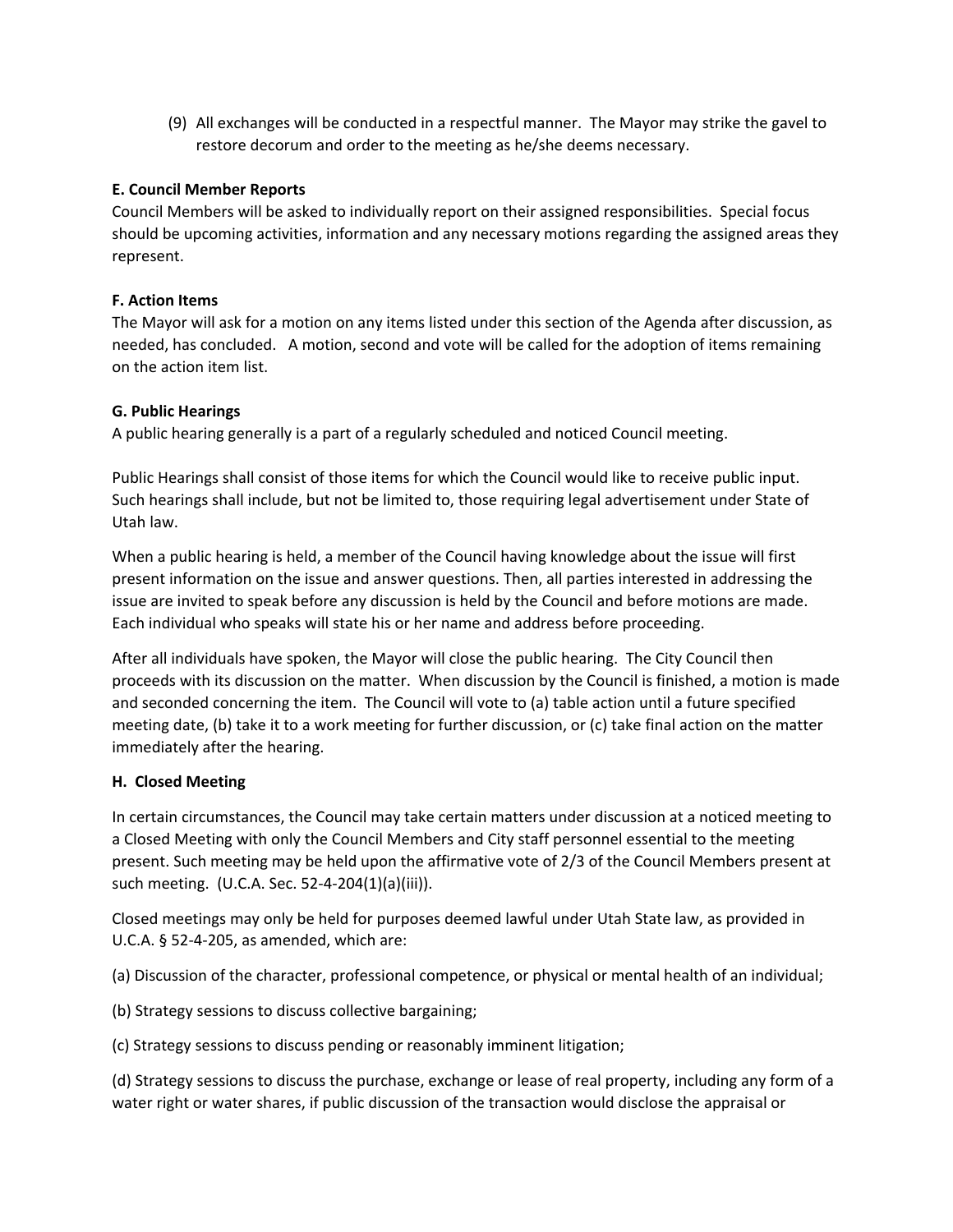estimated value of the property under consideration, or prevent the public body from completing the transaction on the best possible terms;

(e) Strategy sessions to discuss the sale of real property including any form of a water right or water shares, if:

- (1) public discussion of the transaction would disclose the appraisal or estimated value of the property under consideration or prevent the public body from completing the transaction on the best possible terms;
- (2) the public body previously gave public notice that the property would be offered for sale; and
	- (3) the terms of the sale are publicly disclosed before the public body approves the sale;
- (f) Discussion regarding deployment of security personnel, devices or systems; and
- (g) Investigative proceedings regarding allegations of criminal misconduct.

#### **I. Adjournment**

When all items on the Council agenda have been disposed of, a motion to adjourn is made, seconded and voted upon. The presiding officer may state: "If there is no further business, we'll stand adjourned." The gavel is struck and the meeting is over.

#### **Rule 6: Motions.**

1. Matters appearing on the Agenda can be discussed by the Council prior to a motion being made. After a matter has been discussed by the Council, the Mayor will ask for a motion on the matter, and a second to the motion. A motion on the matter shall not be made prior to the Mayor's request for a motion on the matter.

The Mayor will (1) announce the author of the motion, (2) restate the motion, (3) announce who seconded the motion, (4) ask if there is a question on the motion, and (5) call for a vote on the motion.

If further Council discussion is needed on a motion, the author of such motion is allowed to speak first. All other Council Members are allowed to address the issue after that. The author of the motion is also allowed to make a summation.

The author of a motion may amend or withdraw that motion before it has been voted on.

After a motion has been stated by the conducting Council Member, that motion belongs to the Council and it requires a majority vote to withdraw it. However, the author of a motion may withdraw it unless another Council Member objects.

A motion is lost or rejected which fails to receive a "second."

2. A Council Member may make a motion to reconsider an item already voted on during the same or at the immediately preceding meeting if new information or a changed situation makes it appear that a different result might reflect the true will of the Council. A motion to reconsider must be made by a member present and voting on the prevailing side of the original motion and shall require the affirmative vote of a majority of the Council Members. Any action taken by the Council shall not be reconsidered at any special meeting unless the number of members of the Council present at the special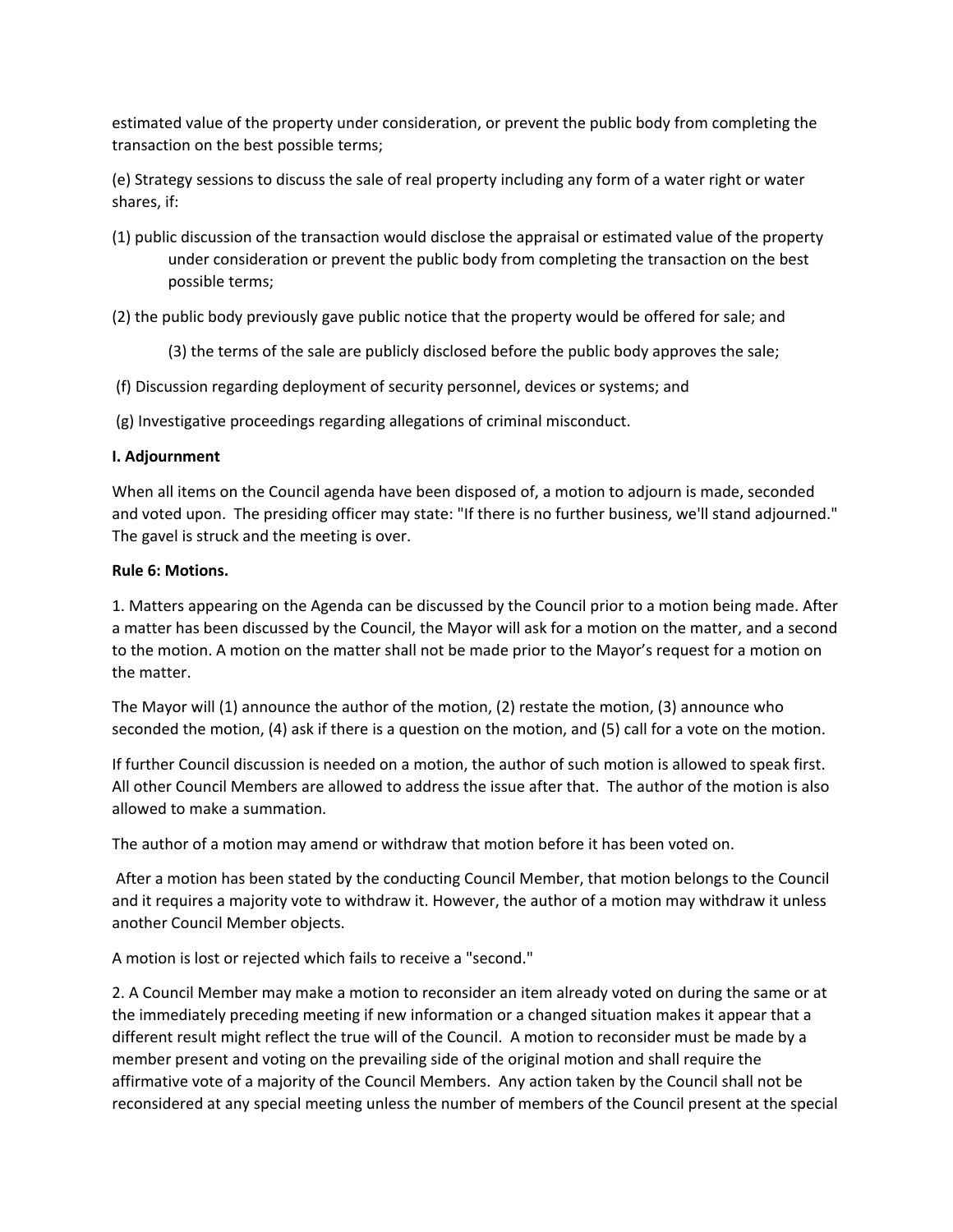meeting is equal to or greater than the number of members present at the meeting when the action was approved or disapproved.

3. A motion to rescind may be used to strike out an entire motion, resolution, rule, bylaw, section, or paragraph that has been adopted at some previous time. A motion to rescind may be applied only to a motion on which the vote was affirmative.

4. Other than the main motion, the most common motion used by the Council is a motion to amend. The intent of an amendment is to modify the original motion by inserting, adding to, striking out, and striking out and inserting language in the original motion. A motion to amend a main motion should relate to the same subject as the main motion. This ensures that the Council will vote on one matter at a time.

A motion to amend should not have as its intent a reversal of the main motion. For example, if the main motion is to adopt an ordinance, it is not a proper motion to submit an amendment to "not" adopt the ordinance.

Substitute motions are a type of amendment motion. The difference is the striking out of an entire paragraph or more from the motion or ordinance, and substituting different language.

Amendments to the main motion are discussed and voted on before the main motion. Only the amendment is discussed - not the main motion. If the amendment fails, then discussion and voting on the main motion, as originally stated, follows. If the amended motion passes, the amended motion becomes the main motion. The Conducting Council Member will proceed with an amendment motion in the same manner as a main motion.

In conducting a Council discussion on an amendment motion, the author of such motion is allowed to speak first. All other Council Members are allowed to address the issue after that. The author of the amendment motion is also allowed to make a summation.

Any Council Member may move to amend any proposed ordinance or proposed resolution; provided, however, that no amendment shall change the original purpose.

Any amendments to a proposed ordinance or proposed resolution recommended by a committee of the Council shall be made to the appropriate document prior to its appearing on the Consent Agenda. Such amendment will be noted in the Council minutes.

5. The Council may move to table a motion. The purpose of tabling a motion is to delay action until later in the same meeting. When a matter is tabled, it takes all subsidiary motions with it (e.g., amendments) to the table. A matter should be tabled no longer than necessary.

The Council may move to continue a motion. The purpose of continuing a motion is to delay action until a future date. A continued motion is preferably scheduled for discussion at the next available regular or work meeting of the Council so that action can be taken as soon as possible.

6. The following procedural motions shall require the affirmative vote of a majority of the Council Members present:

(a) To adjourn;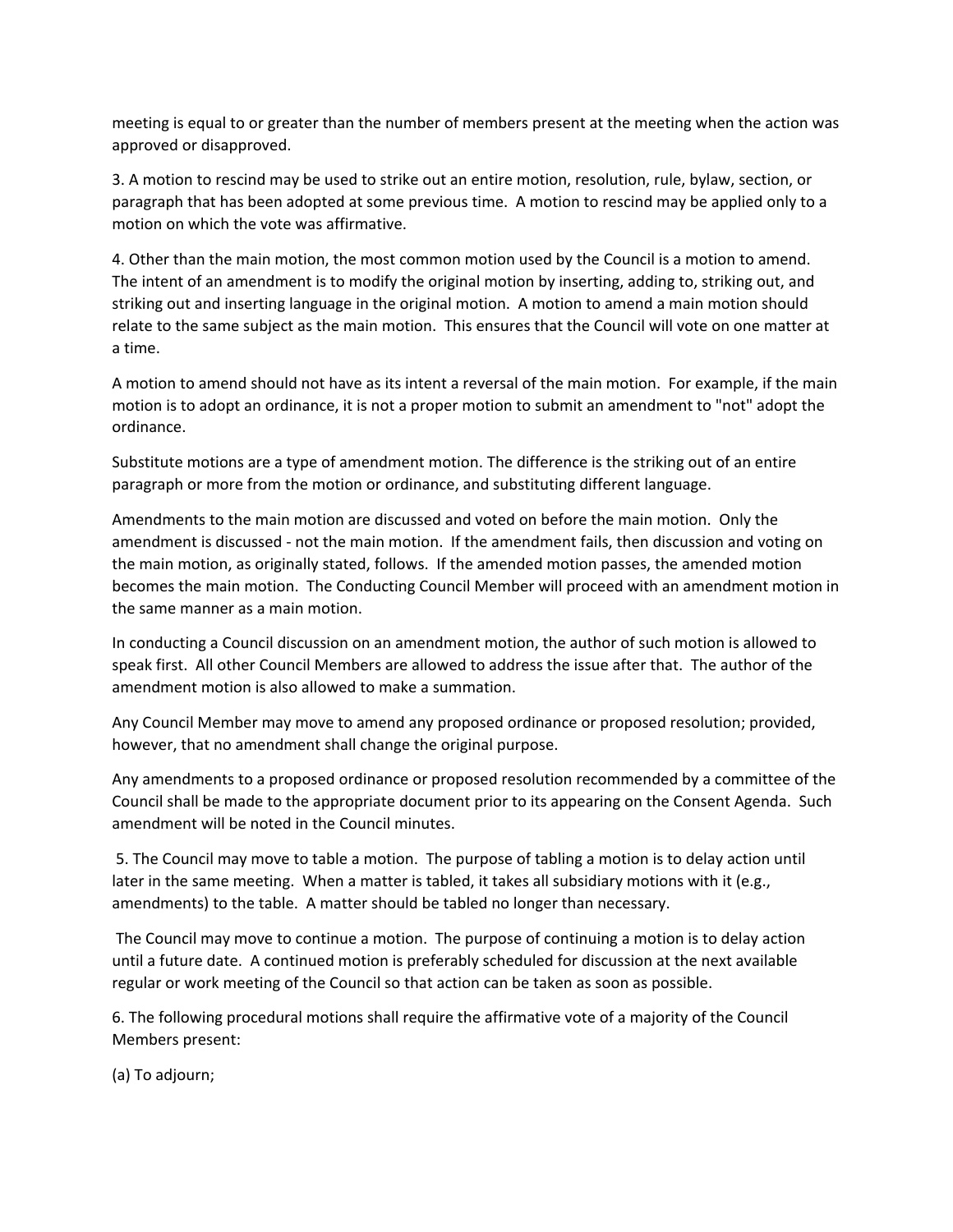(b) To recess;

- (c) To take up a question out of its proper order;
- (d) To move the previous question;
- (f) To refer to a committee (commit or recommit);
- (i) To amend.

Such motions shall take precedence in the order moved.

#### **Rule 7: Voting**

Voting shall be in the form of "yes", "no" and "abstain," and the names of those voting for, against, or abstaining entered in the Council minutes.

The Council usually takes voice votes on noncontroversial items. A voice vote is when all Council Members say "yes" or "no" at the same time.

A roll call vote is usually taken on controversial items. A roll call vote is required on the following matters:

- (a) An ordinance;
- (b) A resolution;
- (c) Any action creating a liability against the City; and
- (d) All budget and financial items.

Any Council Member may request a roll call vote on any matter being voted on by the Council.

Any Council Member can change his or her vote before the results of the vote are announced.

Any Council Member can abstain from a vote. An abstention is not counted as a "yes" or "no" vote. A Council Member abstaining from voting should, as a common courtesy, state a point of personal privilege and give an explanation of such abstention.

In the event of a tie vote, the Mayor breaks the tie.

The minimum number of yes votes required to pass any ordinance or resolution, or to take any action by the council, unless otherwise prescribed by law, is three (UCA §10-3-507).

Unless another effective date is provided in the ordinance, all ordinances are effective twenty (20) days after publication by the City Recorder or thirty (30) days after final passage, whichever is closer to the date of final passage.

#### **Rule 8: Discussion**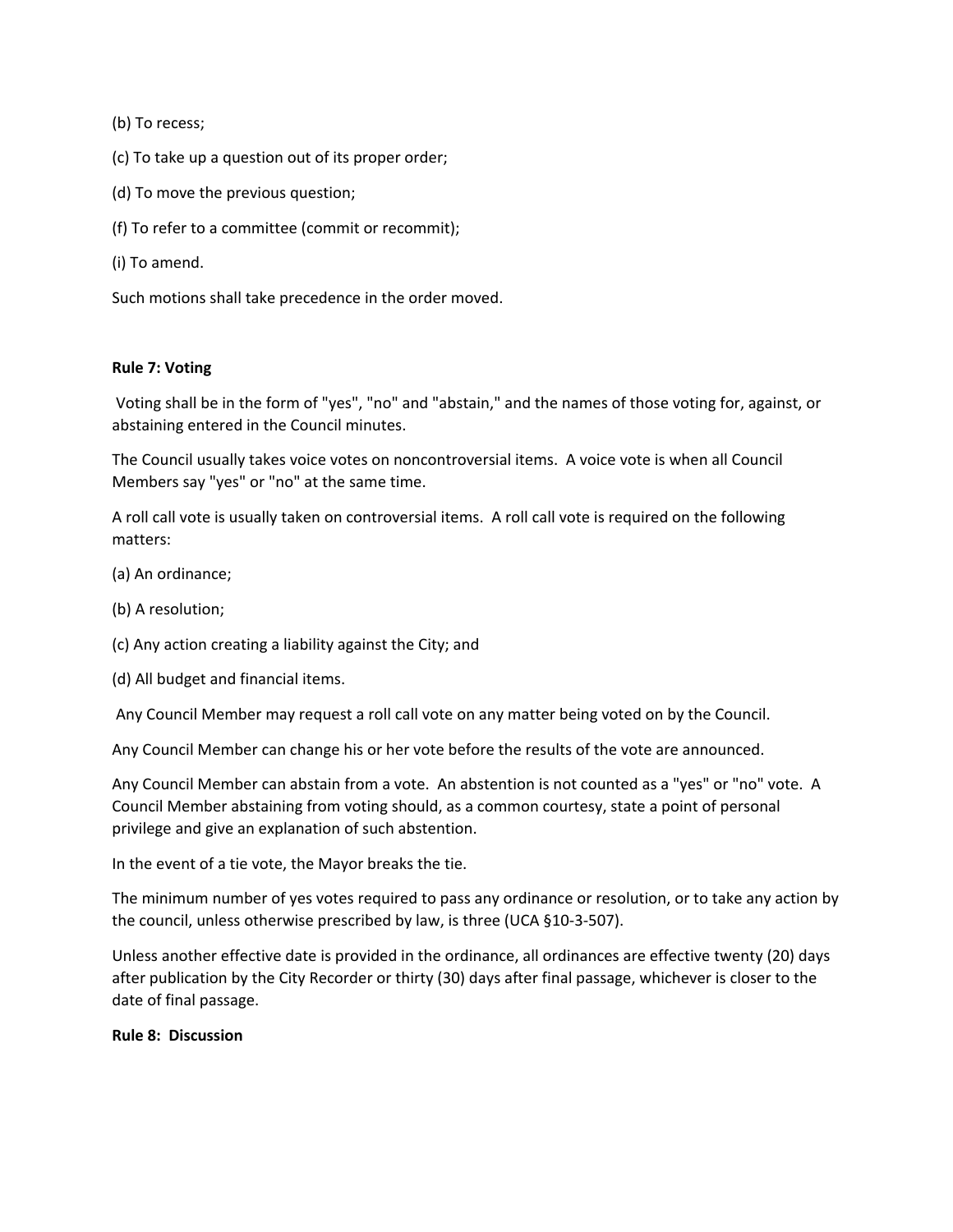The Mayor shall recognize any Council Member requesting recognition to speak, discuss, give a notice, make a motion, submit a report, or for any reason address the Council, unless a motion taking precedence is offered.

All Council Members shall be allowed to speak at least once on any subject.

During discussion, the Mayor shall be responsible for maintaining order. If, in the opinion of the Mayor, private discourse among or between Council Members or any other disturbance disrupts the Council's business, the Mayor may call the Council to order. If the Mayor calls the Council to order, all Council business shall cease until such time as the Mayor resumes the Council's business.

Any Council Member may make a motion that the Council be called to order.

The following questions will be decided without discussion:

(a) To adjourn;

(b) To recess.

#### **Rule 9: Conflict of Interest**

Council Members are required by Utah Code Ann. 10-3-1301 et seq. to disclose actual or potential conflicts of interest between their public duties and their personal interests. Under most conflict of interest situations, Council Members should abstain from voting on a matter if they have a substantial interest in the item before the Council, and to avoid participating in the discussion as well. "Substantial interest" means the ownership, either legally or equitably, by an individual, the individual's spouse, or the individual's minor children, of at least 10% of the outstanding shares of a corporation or 10% interest in any other business entity (UCA 10-3-1303(9)). See Utah Code Section 10-3-1301 et seq. for additional direction on conflicts of interest.

#### **Rule 10: Decorum**

Conduct of Members of the Council. Members of the Council shall avoid personal attacks and restrict comments to issues before the body. Violations of decorum or conduct of Council Members shall be resolved by the Mayor.

Council Members should avoid engaging in private discourse or committing any other act which may tend to distract the attention of the Council or the audience from business before the Council, or which might interfere with any person's right to be heard after recognition by the Mayor.

Pursuant to 10-3-607 the governing body of each municipality may fine or expel any member for disorderly conduct on a two-thirds vote of the members of the governing body.

Conduct of Citizens and Attendees at Council Meeting. Citizens wishing to speak should raise their hands and, when recognized by the Mayor, come to the podium, state their names and then speak. Those in attendance should be admonished to avoid personal attacks, demonstrations, or outbursts without being recognized. Individuals should be requested to address their remarks directly to the Council as a body concerning the agenda business. Persons engaged in disruptive behavior shall be removed by at the direction of the Mayor.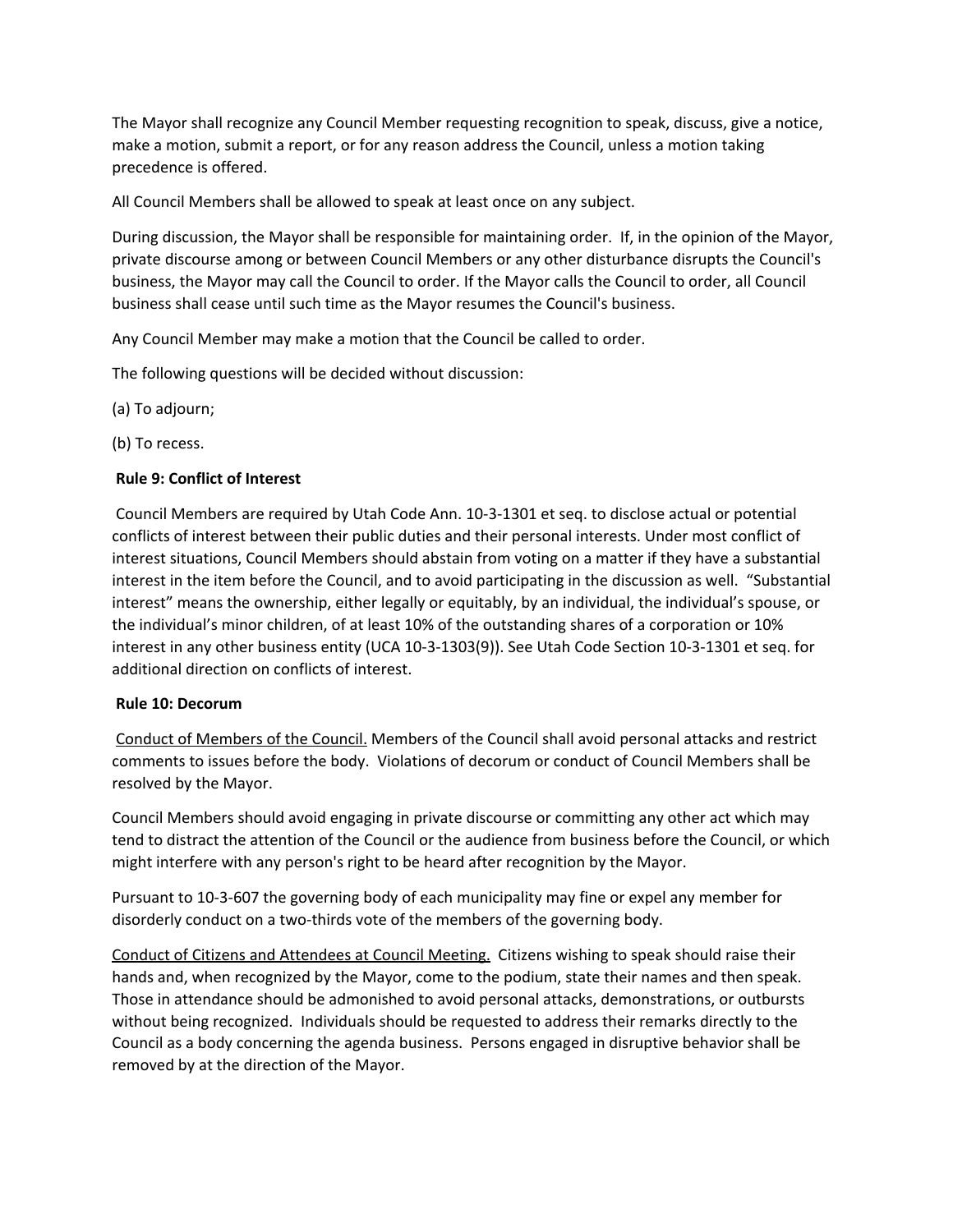When speaking or discussing before the Council, all persons, including Council Members, shall confine their remarks to the question under discussion, avoiding personalities. Anyone engaging in discussion beyond the question before the Council shall be ordered to stop by the Conducting Council Member, and no further discussion will be allowed by said person.

Pursuant to 10-3-608 the governing body on a two-thirds vote may expel any person who is disorderly during the meeting of the governing body. This section or any action taken by the governing body pursuant hereto does not preclude prosecution under any other provision of law.

# **Rule 11: Sergeant-At-Arms**

Upon request of the Council, a Sergeant-at-Arms will be assigned to a meeting.

The duty of the Sergeant-At-Arms shall be to assist the Mayor in preserving order and decorum in City Council meetings.

In the case of any disturbance or disorderly conduct within the Chambers or at a Council meeting, the Mayor may request the Sergeant-At-Arms to escort the offender(s) from the Council meeting.

# **Rule 12: Amendment, Revision or Addition to Rules**

Any Council Member may propose amendments, revisions, or additions to these Rules of Procedure.

Each amendment, revision, or addition proposed by a Council Member shall be in written form, and copies shall be provided to each Council Member.

Consideration of any amendments, revisions, or additions to these Rules of Procedure shall be noticed on a Council agenda in conformance with the Utah Open and Public Meetings Act.

A majority vote of all Council Members shall be required for passage and adoption of an amendment, revision, or addition to these Rules of Procedure.

Each Council Member shall have a copy of the latest edition of the Rules of Procedure.

A copy of the Rules of Procedure will be made available to all department heads of the City, any member of the City staff, any citizen or other person who requests the same.

# **Rule 13: Time Frame for Delivery of Information Packets to Council Members**

For each regular Council meeting, work meeting, Closed Meeting, special meeting, public hearing and other Council meetings, Council Members will receive a packet containing the agenda of such meeting(s) and complete information pertaining to items on the agenda(s). To allow the Council Members adequate time to study the items for consideration at the upcoming meeting(s), all information for agendas and packets will be delivered to the City Recorder by 5:00 p.m. on the Friday preceding the meeting(s) or such matters will not be included on that agenda.

#### **Rule 14: Confidential Documents**

1. Any document provided to the City Council in connection with a public meeting that is restricted by state or federal law from public disclosure will be stamped on the front page with a mark that clearly advises of the document's private, confidential, or protected classification.